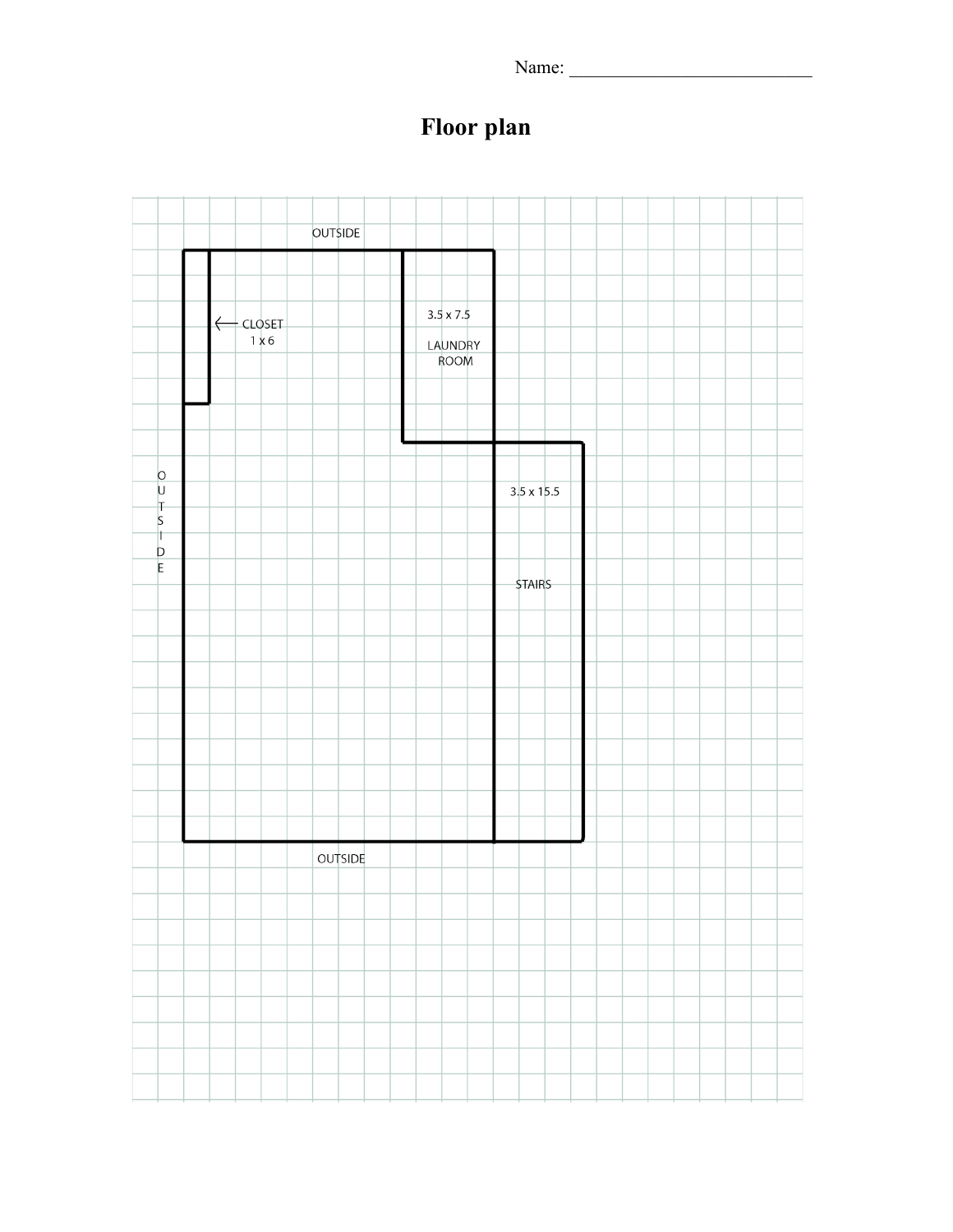#### **Walls**

1. Plastic to keep the moisture out. Find the perimeter of the space marked "outside" and use this information to estimate the amount needed.

|    | Perimeter                                                            |                                                                                                                                                                                                                                                                                                                                                                                                                                                                                                                             | One roll will cover |                                                                                                                                                                           |
|----|----------------------------------------------------------------------|-----------------------------------------------------------------------------------------------------------------------------------------------------------------------------------------------------------------------------------------------------------------------------------------------------------------------------------------------------------------------------------------------------------------------------------------------------------------------------------------------------------------------------|---------------------|---------------------------------------------------------------------------------------------------------------------------------------------------------------------------|
|    |                                                                      | Unit cost $\frac{\ }{\ }$ x quantity $\frac{\ }{\ }$ = cost $\frac{\ }{\ }$                                                                                                                                                                                                                                                                                                                                                                                                                                                 |                     |                                                                                                                                                                           |
| 2. | on center.                                                           |                                                                                                                                                                                                                                                                                                                                                                                                                                                                                                                             |                     | Studs (2x4x8) to create a frame so the drywall can be screwed into something that<br>will keep it in place. It should be in each end of a wall and placed every 16 inches |
|    |                                                                      | Unit cost $\_\_\_\_$ x quantity $\_\_\_\_\_$ = cost $\_\_\_\_\_\_\_\_$                                                                                                                                                                                                                                                                                                                                                                                                                                                      |                     |                                                                                                                                                                           |
|    |                                                                      | 3. Treated studs $(2x4x8)$ for the entire perimeter of the floor.                                                                                                                                                                                                                                                                                                                                                                                                                                                           |                     |                                                                                                                                                                           |
|    |                                                                      | Unit cost $\frac{\ }{\ }$ x quantity $\frac{\ }{\ }$ = cost $\frac{\ }{\ }$                                                                                                                                                                                                                                                                                                                                                                                                                                                 |                     |                                                                                                                                                                           |
|    |                                                                      | 4. Insulation $(R-11)$ – This is the pink stuff that goes in between the wall studs.                                                                                                                                                                                                                                                                                                                                                                                                                                        |                     |                                                                                                                                                                           |
|    |                                                                      | Unit cost $\_\_\_\_$ x quantity $\_\_\_\_\_$ = cost $\_\_\_\_\_\_\_\_$                                                                                                                                                                                                                                                                                                                                                                                                                                                      |                     |                                                                                                                                                                           |
|    | 5. Drywall $(\sim$ inch)                                             |                                                                                                                                                                                                                                                                                                                                                                                                                                                                                                                             |                     |                                                                                                                                                                           |
|    |                                                                      | Unit cost $\_\_\_\_$ x quantity $\_\_\_\_\_$ = cost $\_\_\_\_\_\_\_\_$                                                                                                                                                                                                                                                                                                                                                                                                                                                      |                     |                                                                                                                                                                           |
|    | 6. Tape and mud (joint compound)                                     |                                                                                                                                                                                                                                                                                                                                                                                                                                                                                                                             |                     |                                                                                                                                                                           |
|    |                                                                      | Tape: Unit cost $\_\_\_\_\_$ x quantity $\_\_\_\_\_\_\_\_\_\_\_\_\_$ = cost $\_\_\_\_\_\_\_\_\_\_$<br>Mud: Unit cost $\frac{1}{\sqrt{1-\frac{1}{\sqrt{1-\frac{1}{\sqrt{1-\frac{1}{\sqrt{1-\frac{1}{\sqrt{1-\frac{1}{\sqrt{1-\frac{1}{\sqrt{1-\frac{1}{\sqrt{1-\frac{1}{\sqrt{1-\frac{1}{\sqrt{1-\frac{1}{\sqrt{1-\frac{1}{\sqrt{1-\frac{1}{\sqrt{1-\frac{1}{\sqrt{1-\frac{1}{\sqrt{1-\frac{1}{\sqrt{1-\frac{1}{\sqrt{1-\frac{1}{\sqrt{1-\frac{1}{\sqrt{1-\frac{1}{\sqrt{1-\frac{1}{\sqrt{1-\frac{1}{\sqrt{1-\frac{1}{\sqrt$ |                     |                                                                                                                                                                           |
|    | 7. Miscellaneous items                                               |                                                                                                                                                                                                                                                                                                                                                                                                                                                                                                                             |                     |                                                                                                                                                                           |
|    | Concrete nails: cost<br>Drywall screws: cost<br>16 penny nails: cost |                                                                                                                                                                                                                                                                                                                                                                                                                                                                                                                             |                     |                                                                                                                                                                           |
|    | Explain and give the cost.                                           | 8. Are there any special tools required that will need to be rented or purchased?                                                                                                                                                                                                                                                                                                                                                                                                                                           |                     |                                                                                                                                                                           |

Total cost for this part of the job: \_\_\_\_\_\_\_\_\_\_\_\_\_\_\_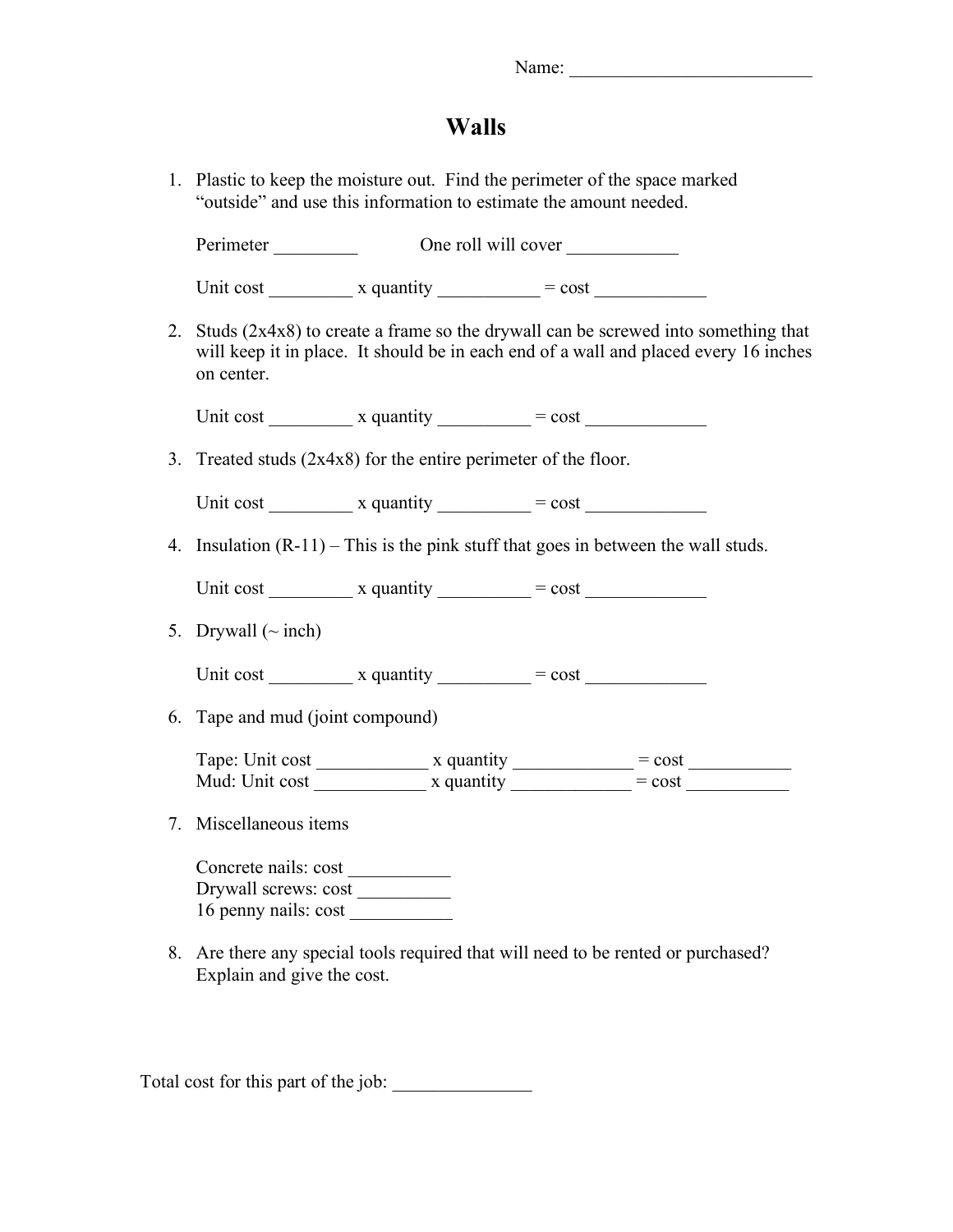| Name: |
|-------|
|-------|

### **Ceiling**

The rafters are already in place. You will need to show on your floor plan how the pieces will be placed

1. Drywall  $(\sim$  inch)

Unit cost  $\frac{1}{\sqrt{1-\frac{1}{\sqrt{1-\frac{1}{\sqrt{1-\frac{1}{\sqrt{1-\frac{1}{\sqrt{1-\frac{1}{\sqrt{1-\frac{1}{\sqrt{1-\frac{1}{\sqrt{1-\frac{1}{\sqrt{1-\frac{1}{\sqrt{1-\frac{1}{\sqrt{1-\frac{1}{\sqrt{1-\frac{1}{\sqrt{1-\frac{1}{\sqrt{1-\frac{1}{\sqrt{1-\frac{1}{\sqrt{1-\frac{1}{\sqrt{1-\frac{1}{\sqrt{1-\frac{1}{\sqrt{1-\frac{1}{\sqrt{1-\frac{1}{\sqrt{1-\frac{1}{\sqrt{1-\frac{1}{\sqrt{1-\frac{$ 

2. Tape and mud joint compound

Tape: Unit cost \_\_\_\_\_\_\_\_\_\_\_\_ x quantity \_\_\_\_\_\_\_\_\_\_\_\_\_ = cost \_\_\_\_\_\_\_\_\_\_\_ Mud: Unit cost  $x$  quantity  $= \text{cost}$ 

3. Miscellaneous items

Drywall screws: cost \_\_\_\_\_\_\_\_\_\_\_\_

4. Light fixtures (two) These should be the same and relatively inexpensive. Also, because they will go in a basement with a low ceiling  $(7\frac{1}{2})$  feet high), they should not be hanging fixtures.

Unit cost  $x$  quantity  $= \text{cost}$ 

5. Are there any special tools required that will need to be rented or purchased? Explain and give the cost.

Total cost for this part of the job: \_\_\_\_\_\_\_\_\_\_\_\_\_\_\_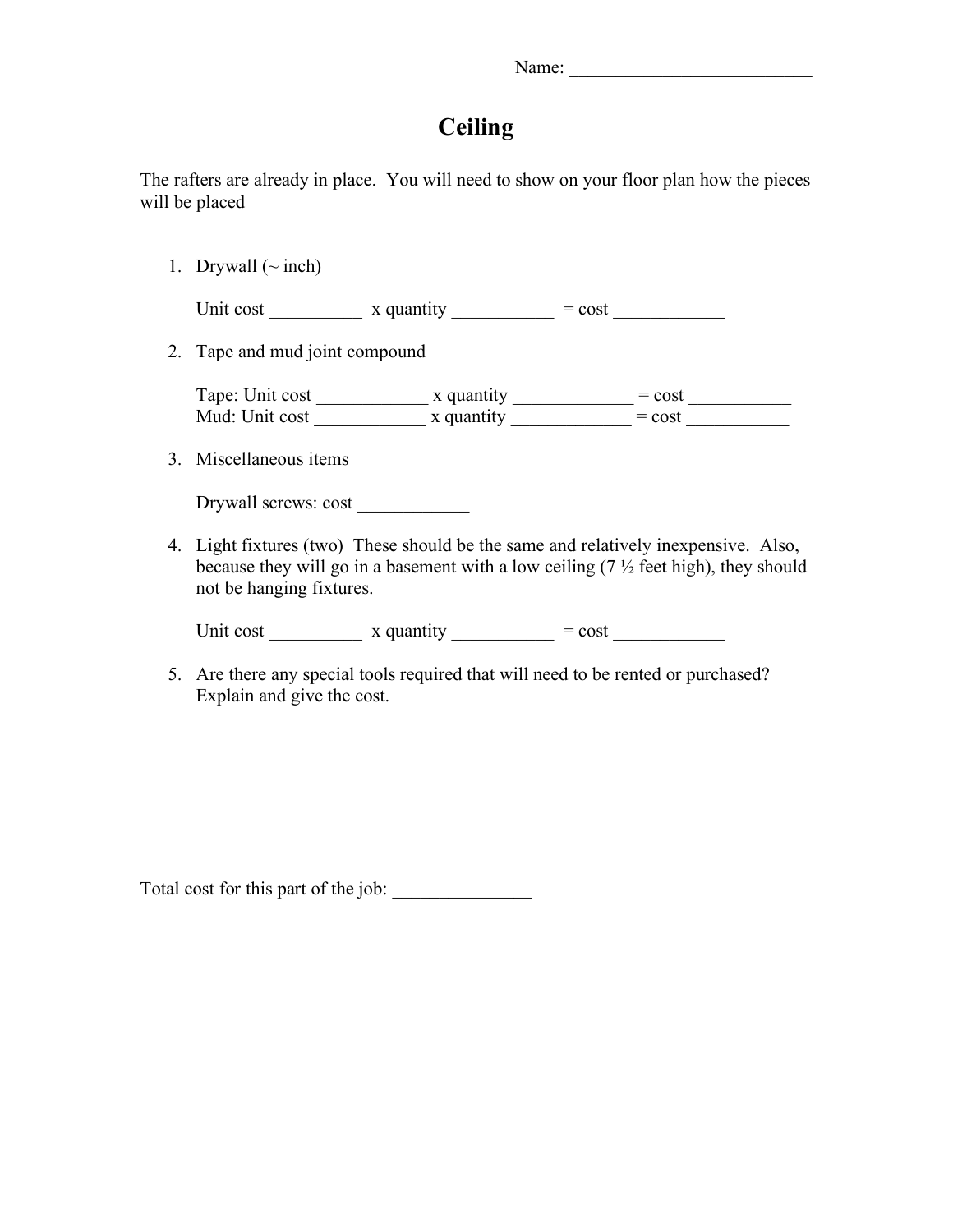$\overline{\phantom{a}}$  , and the set of the set of the set of the set of the set of the set of the set of the set of the set of the set of the set of the set of the set of the set of the set of the set of the set of the set of the s

# **Molding**

| 1. Ceiling molding                      |                                                                                                                                                                                                                                                                                                                                                                                                                           |                                                                                   |
|-----------------------------------------|---------------------------------------------------------------------------------------------------------------------------------------------------------------------------------------------------------------------------------------------------------------------------------------------------------------------------------------------------------------------------------------------------------------------------|-----------------------------------------------------------------------------------|
|                                         | Unit cost $\frac{\ }{\ }$ x quantity $\frac{\ }{\ }$ = cost $\frac{\ }{\ }$                                                                                                                                                                                                                                                                                                                                               |                                                                                   |
| 2. Chair railing                        |                                                                                                                                                                                                                                                                                                                                                                                                                           |                                                                                   |
|                                         | Unit cost $\frac{\ }{\ }$ x quantity $\frac{\ }{\ }$ = cost $\frac{\ }{\ }$                                                                                                                                                                                                                                                                                                                                               |                                                                                   |
| 3. Floor molding                        |                                                                                                                                                                                                                                                                                                                                                                                                                           |                                                                                   |
|                                         | Unit cost $\frac{\ }{\ }$ x quantity $\frac{\ }{\ }$ = cost $\frac{\ }{\ }$                                                                                                                                                                                                                                                                                                                                               |                                                                                   |
| 4. Quarter round molding                |                                                                                                                                                                                                                                                                                                                                                                                                                           |                                                                                   |
|                                         | Unit cost $\frac{1}{\sqrt{1-\frac{1}{\sqrt{1-\frac{1}{\sqrt{1-\frac{1}{\sqrt{1-\frac{1}{\sqrt{1-\frac{1}{\sqrt{1-\frac{1}{\sqrt{1-\frac{1}{\sqrt{1-\frac{1}{\sqrt{1-\frac{1}{\sqrt{1-\frac{1}{\sqrt{1-\frac{1}{\sqrt{1-\frac{1}{\sqrt{1-\frac{1}{\sqrt{1-\frac{1}{\sqrt{1-\frac{1}{\sqrt{1-\frac{1}{\sqrt{1-\frac{1}{\sqrt{1-\frac{1}{\sqrt{1-\frac{1}{\sqrt{1-\frac{1}{\sqrt{1-\frac{1}{\sqrt{1-\frac{1}{\sqrt{1-\frac{$ |                                                                                   |
| 5. Miscellaneous items                  |                                                                                                                                                                                                                                                                                                                                                                                                                           |                                                                                   |
| Wood-finishing nails: cost ____________ |                                                                                                                                                                                                                                                                                                                                                                                                                           |                                                                                   |
| Explain and give the cost.              |                                                                                                                                                                                                                                                                                                                                                                                                                           | 6. Are there any special tools required that will need to be rented or purchased? |

Total cost for this part of the job: \_\_\_\_\_\_\_\_\_\_\_\_\_\_\_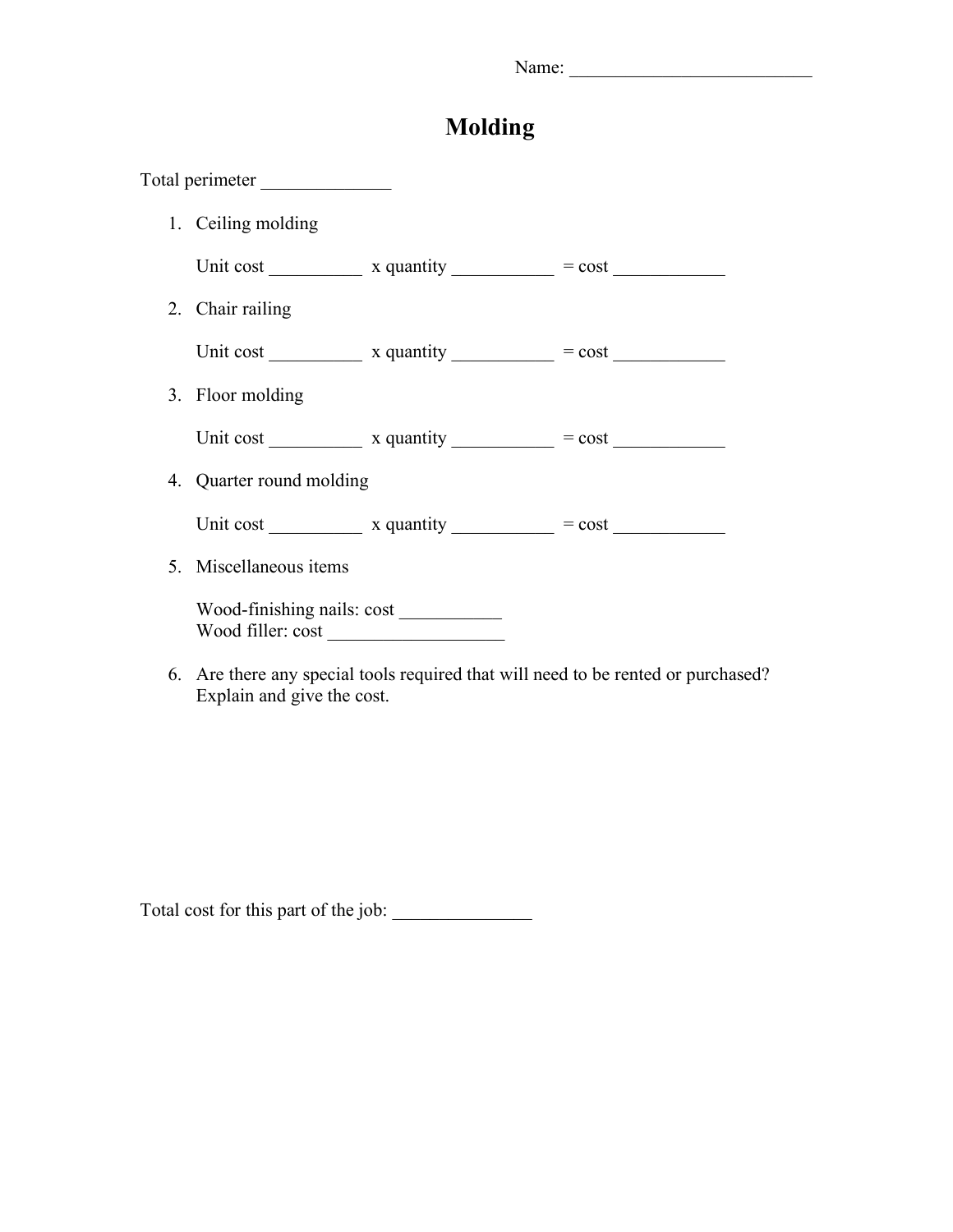### **Floors**

| Total square feet                                                                                                                                                               |  |
|---------------------------------------------------------------------------------------------------------------------------------------------------------------------------------|--|
| Option #1: Medium-grade berber carpet (padding and installation included)<br>Total square feet _____________ x cost per square foot __________ = total cost _________           |  |
| Option #2: Real hardwood flooring (cherry finish)<br>Total square feet $\_\_\_\ x \cos t$ per square foot $\_\_\_\_\_\$ = total cost $\_\_\_\_\_\_\$                            |  |
| Option #3: Laminate hardwood flooring (cherry finish)<br>$Cost per box$ x number of boxes $= cost$<br>Miscellaneous items: glue                                                 |  |
| Option #4 Ceramic tile (medium grade: 12 inch x 12 inch)<br>* You will not need to include the stairs for this option.<br>$Cost per box$ x number of boxes $\frac{1}{1}$ = cost |  |

Are there any special tools required that will need to be rented or purchased? Explain and give the cost.

Lowest cost for this part of the job: Highest cost for this part of the job: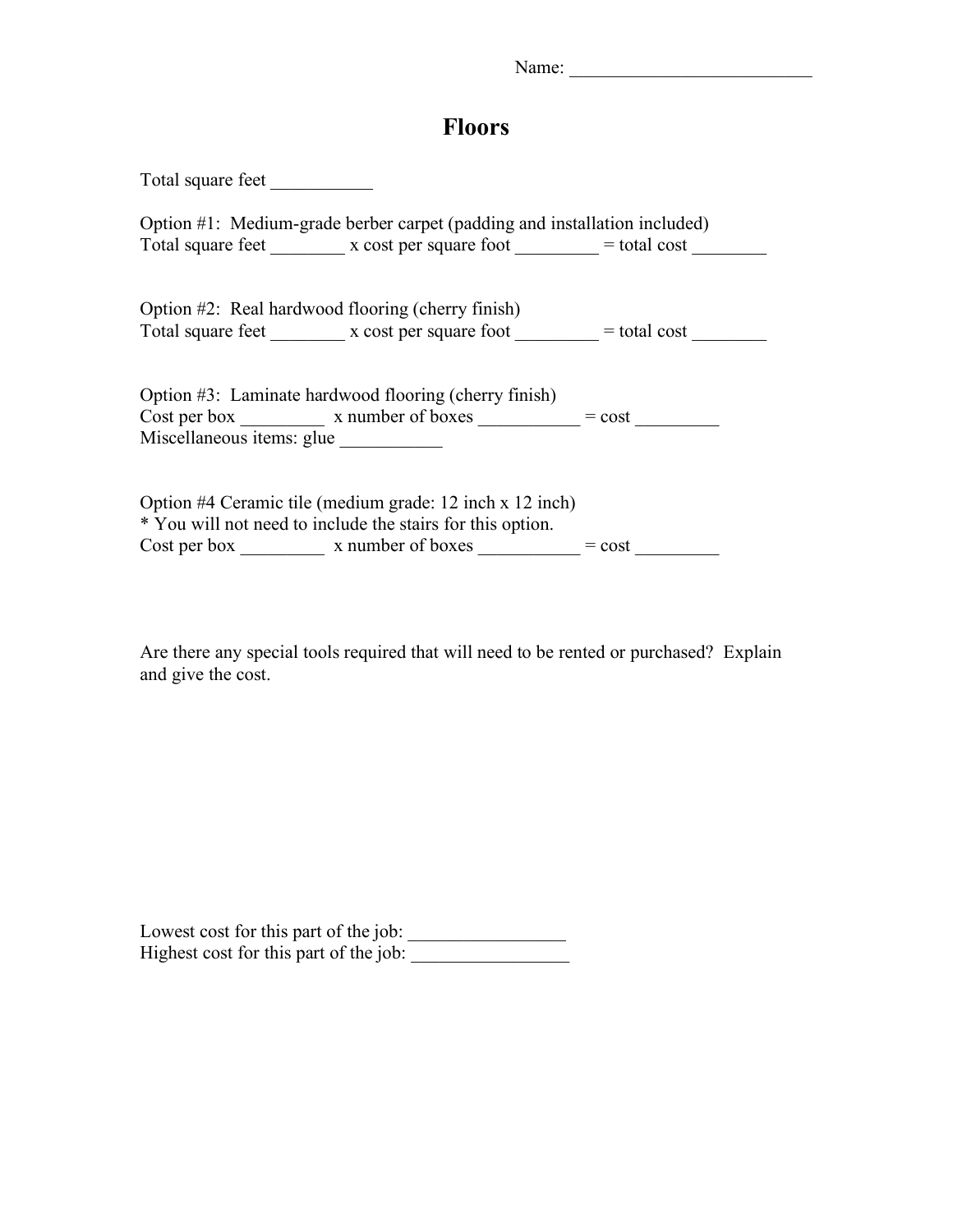#### **Paint**

1. Primer (Kilz brand)

One gallon covers \_\_\_\_\_\_\_\_\_\_\_\_\_\_ Recommended number of coats \_\_\_\_\_ Cost \_\_\_\_\_\_\_\_\_\_\_

2. High-grade interior semi-gloss paint

One gallon covers equallent covers and  $\sim$  Recommended number of coats  $\sim$ Cost \_\_\_\_\_\_\_\_\_\_\_

3. Miscellaneous items:

2 paint rollers with handles. Cost:

- 1 roller paint pan. Cost:
- 2 paint brushes. Cost: \_\_\_\_\_\_\_\_\_\_\_

2 trim brushes. Cost: \_\_\_\_\_\_\_\_\_\_

Trim tape. Cost:

Total cost for this part of the job